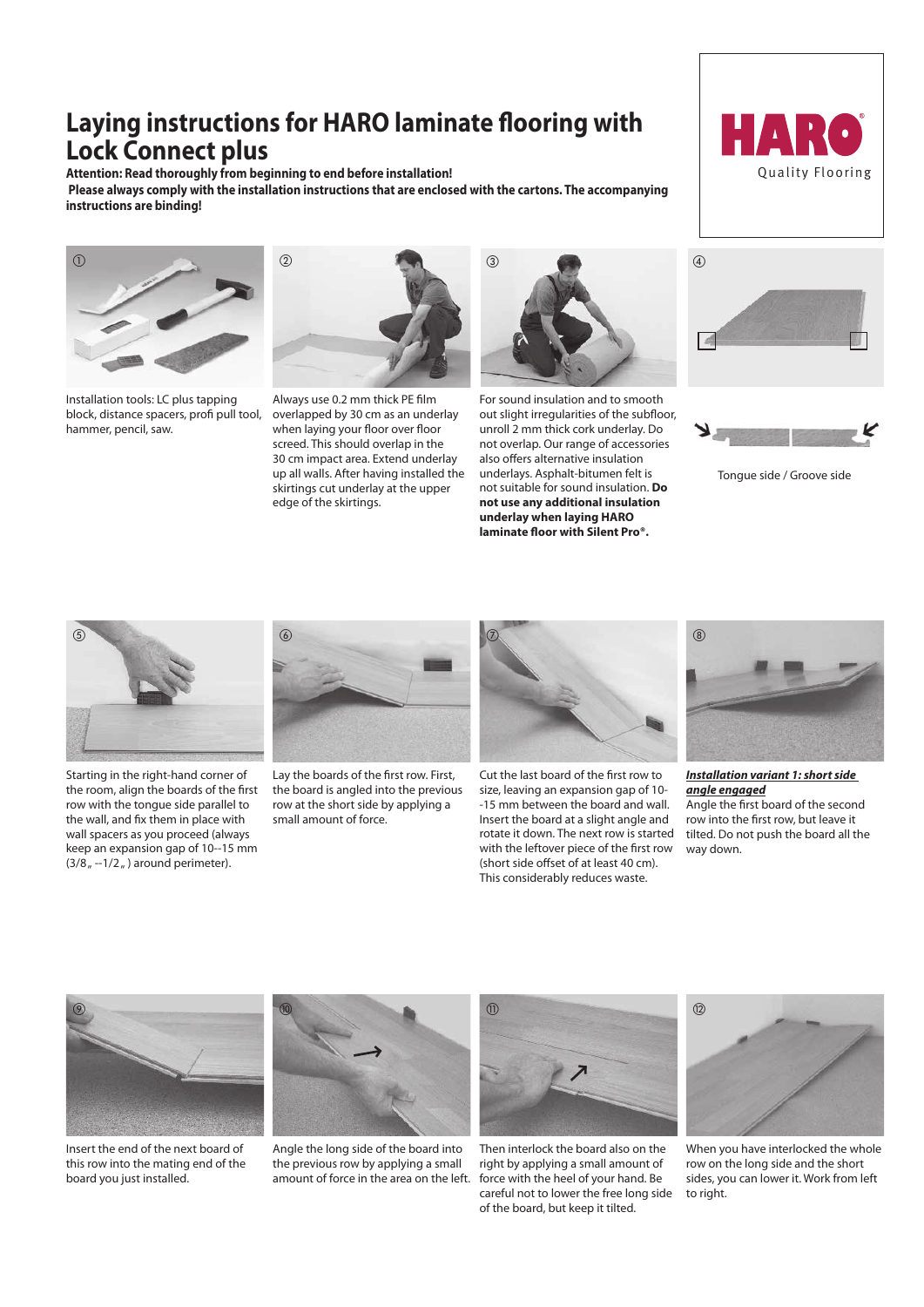



*Installation variant 2: click the short sides together*

 First the board is introduced on the long side into the joint and pushed flush with the board edge lying before it. You can now push this board all the way down.



The board can now be clicked in horizontally using hammer and tapping block. An easy trick to ensure a smooth interlocking of the boards at the short sides is to temporarily angle a leftover board piece into the two boards you want to click together.



If radiator pipes protrude from the floor, drill or saw a cutout into the board (the size of the cutout depends on the radiator pipe and the required expansion space).



In doorways, mount a suitable moulding system to ensure the necessary expansion space. This also applies if the same floor is to be laid in the adjoining room. In this case, a transition moulding should be used for covering the required expansion gap.



Leave an expansion space of approx. 5 mm between the board and the base of the moulding. As a rule, a fine saw must be used to cut a gap the thickness of a board in wooden door frames to allow the laminate floor to expand.



Cut to size and fit in the boards of the last row. Leave a gap of 10 to 15 mm between the boards and wall. Be sure to remove all distance spacers once all boards are laid. Fasten skirtings (with or without clip system) to the walls -- that´s it.

**Further information on installation is available at: www.haro.com/lockconnect**